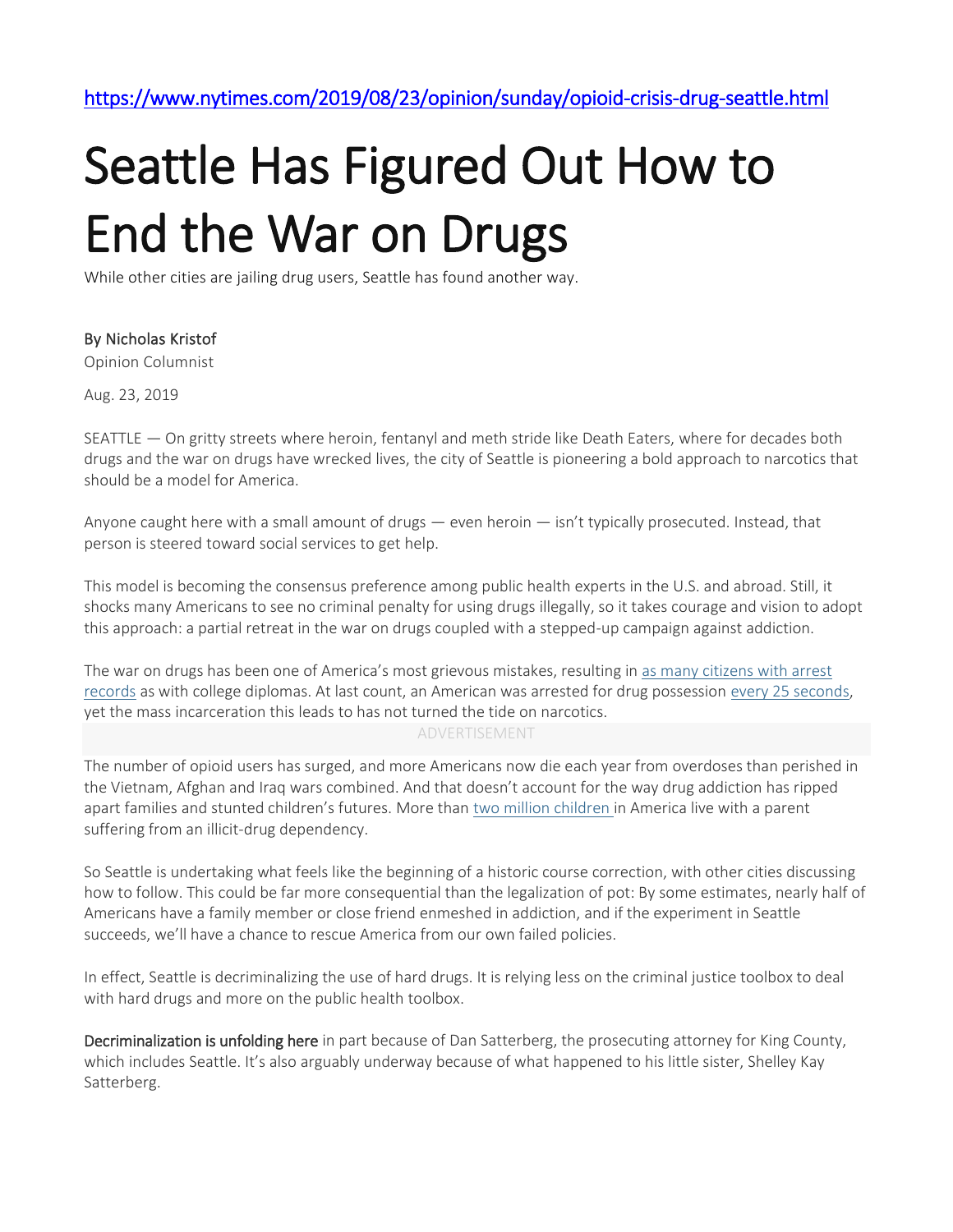At the age of 14, Shelley ran away from home because her parents wouldn't let her go to a concert on a school night. It was a rebellion that proved devastating. She was away for several months, was gang-raped by two men, was introduced to hard drugs and began to self-medicate with those drugs to deal with the trauma of rape.

As Dan Satterberg rose through the ranks of prosecutors, Shelley Satterberg wrestled with addiction. She was never arrested or jailed (middle-class drug users often avoid police attention, which focuses on marginalized people who use or sell in public).

Dan told me that he was angry at Shelley — angry that she had made terrible choices, angry that she had hurt their parents. But over time he also concluded that his own approach of prosecuting drug users accomplished little, except that it isolated them from the family and friends who offered the best support system to escape addiction.

In 2015, Dan took Shelley to Navos, a nonprofit that provides mental health and addiction services, and she was able to stop using street drugs and gradually put her life back in order. Dan saw that treatment made a huge difference in Shelley's life and became a believer.

Yet it wasn't enough. Shelley died of a urinary tract infection last year at age 51, a consequence of previous drug and alcohol abuse.

"It gave me some insight about what works better than jail," Dan Satterberg told me. "What Shelley needed was not a jail cell and not a judge wagging a finger at her, but she needed some support."

Seattle's first crucial step came in 2011 when Satterberg and others started a program called [LEAD,](https://www.leadbureau.org/about-lead) short for Law Enforcement Assisted Diversion. The idea is that instead of simply arresting drug users for narcotics or prostitution, police officers watch for those who are nonviolent and want help, and divert them to social service programs and intensive case management.

Almost immediately, this was a huge success. A 2017 [peer-reviewed](https://docs.wixstatic.com/ugd/6f124f_f4eed992eaff402f88ddb4a649a9f5e6.pdf) study found that drug users assigned to LEAD were 58 percentless likely to be rearrested, compared with a control group. Participants were also almost [twice](https://docs.wixstatic.com/ugd/6f124f_dbde96f835db4526abf7bfda03d0040f.pdf) as [likely](https://docs.wixstatic.com/ugd/6f124f_dbde96f835db4526abf7bfda03d0040f.pdf) to have housing as they had been before entering LEAD, and 46 percent more likely to be employed or getting job training.

LEAD isn't cheap — it costs about \$350 per month per participant to provide case managers. But it is cheaper than jail, courts and costs associated with homelessness. As a result, this approach has spread rapidly around the country, with 59 localities now offering LEAD initiatives or rolling them out.

Chian Jennings, 45, who had struggled with drugs for years, living in the streets and financing her habit by selling sex and by stealing, was smoking crack when a policeman stopped her.

"It was probably the best thing that happened to me," Jennings told me. "It saved my life." Instead of locking her up, the police officer handed her over to social workers at LEAD.

Through LEAD, Jennings got medical care, clothing and housing. She also gained confidence in herself, people who cared for her and the idea that life could get better. "They're some of the most caring people I've ever met," she said of the counselors. "Whether you come in high or not, they always treat you with respect." Now, she said, "I work to make them proud of me."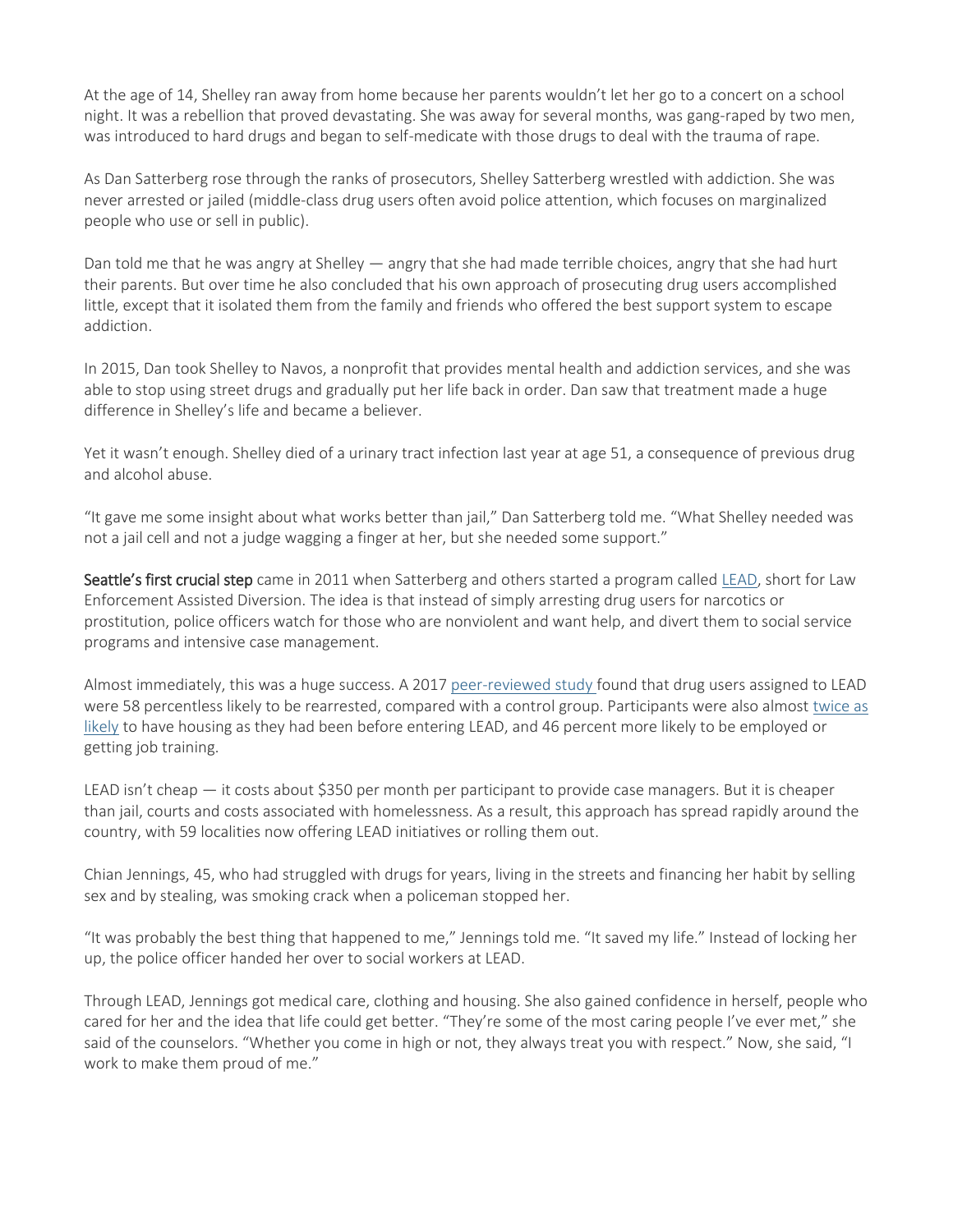Jennings remains a work in progress. She says she still sometimes uses cocaine, but less over time, and she adds that she's no longer stealing. If she had been held in jail, she said, "it would have pissed me off, and I would have gotten high when I got out. I'd still be homeless, stealing for food and drug money."

Prison, she says, just makes people more miserable and more dependent on drugs when they are released. "This bit about 'I learned my lesson' — no, it doesn't work that way," she said. "People are hurting inside. That's why they're using in the first place."

The war on drug[s began](http://www.drugpolicy.org/issues/brief-history-drug-war) in [1971](http://www.drugpolicy.org/issues/brief-history-drug-war) out of a legitimate alarm about narcotics both in the United States and among U.S. troops in Vietnam. But the "war" approach locked up enormous numbers of people and devastated the family structure. Drug laws [discriminated](https://www.aclu.org/other/cracks-system-20-years-unjust-federal-crack-cocaine-law) against African-Americans (possession of crack cocaine, disproportionately used by blacks, drew far harsher sentences than possession of the same quantity of powdered cocaine, more likely to be used by whites).

Yet locking up endless waves of users has had little deterrent effect, and overdose deaths have surged. The White House has [estimated](https://www.whitehouse.gov/sites/whitehouse.gov/files/images/The%20Underestimated%20Cost%20of%20the%20Opioid%20Crisis.pdf) that the economic cost of the opioid crisis in the United States exceeds \$500 billion a year, equivalent to about \$4,000 per household. And that doesn't even include cocaine, meth and other drug use.

While the U.S. doubled down on the criminal justice approach to drugs, Portugal took the opposite avenue, decriminalizing possession of all drugs in 2001. It was a gamble, but it succeeded. As I've [reported](https://www.nytimes.com/2017/09/22/opinion/sunday/portugal-drug-decriminalization.html?module=inline), Portugal's overdose deaths plunged. The upshot is that drug mortality rates in the United States are now about 50 times higher than in Portugal.

Increasingly there is global recognition that drugs are better addressed as a health challenge than as a law enforcement issue. "To criminalize people who use drugs is ineffective and harmful," argues the Global Commission on Drug Policy, a panel of former presidents and other prominent figures from around the world who have explored these issues.

It would be difficult to think of a policy that has failed more definitively than America's war on drugs, sending even small-time users to prison for years. This policy has cost the economy trillions, ruined tens of millions of lives, ruptured the family structure, exacerbated racial inequities — yet we still have a fatal overdose every seven minutes in the United States.

"Legislative and law enforcement solutions to drug problems in the U.S. have consistently caused more harm than they have solved," noted Alex Kral, an epidemiologist with RTI [International,](https://www.rti.org/about-us) a think tank. Countless studies have shown, he said, that public health [approaches](https://www.cdc.gov/drugoverdose/pdf/pubs/2018-evidence-based-strategies.pdf) work better.

That's the context in which Seattle took another crucial step last September: Satterberg announced then that he would no longer [prosecute](https://www.washingtonpost.com/local/public-safety/no-charges-for-personal-drug-possession-seattles-bold-gamble-to-bring-peace-after-the-war-on-drugs/2019/06/11/69a7bb46-7285-11e9-9f06-5fc2ee80027a_story.html?utm_term=.eec85d7adde8&wpisrc=nl_headlines&wpmm=1) cases involving possession of less than one gram of drugs, even cocaine and heroin (one gram is more than a simple user would normally have at any one time). In practice, that means that dealers still get arrested, but not ordinary users.

"Seattle is leading on this," said Daliah Heller of Vital Strategies, a New York group that examines how to reduce overdose deaths. "It's extremely significant."

But don't expect miracles. Overcoming addiction is a slog, and no approach has eradicated drug abuse. Maybe that shouldn't surprise us. We've been wrestling with alcoholism for thousands of years, and we still haven't solved that, either. Even now, more Americans die each year from alcohol (88,000) than from drug overdoses (68,000).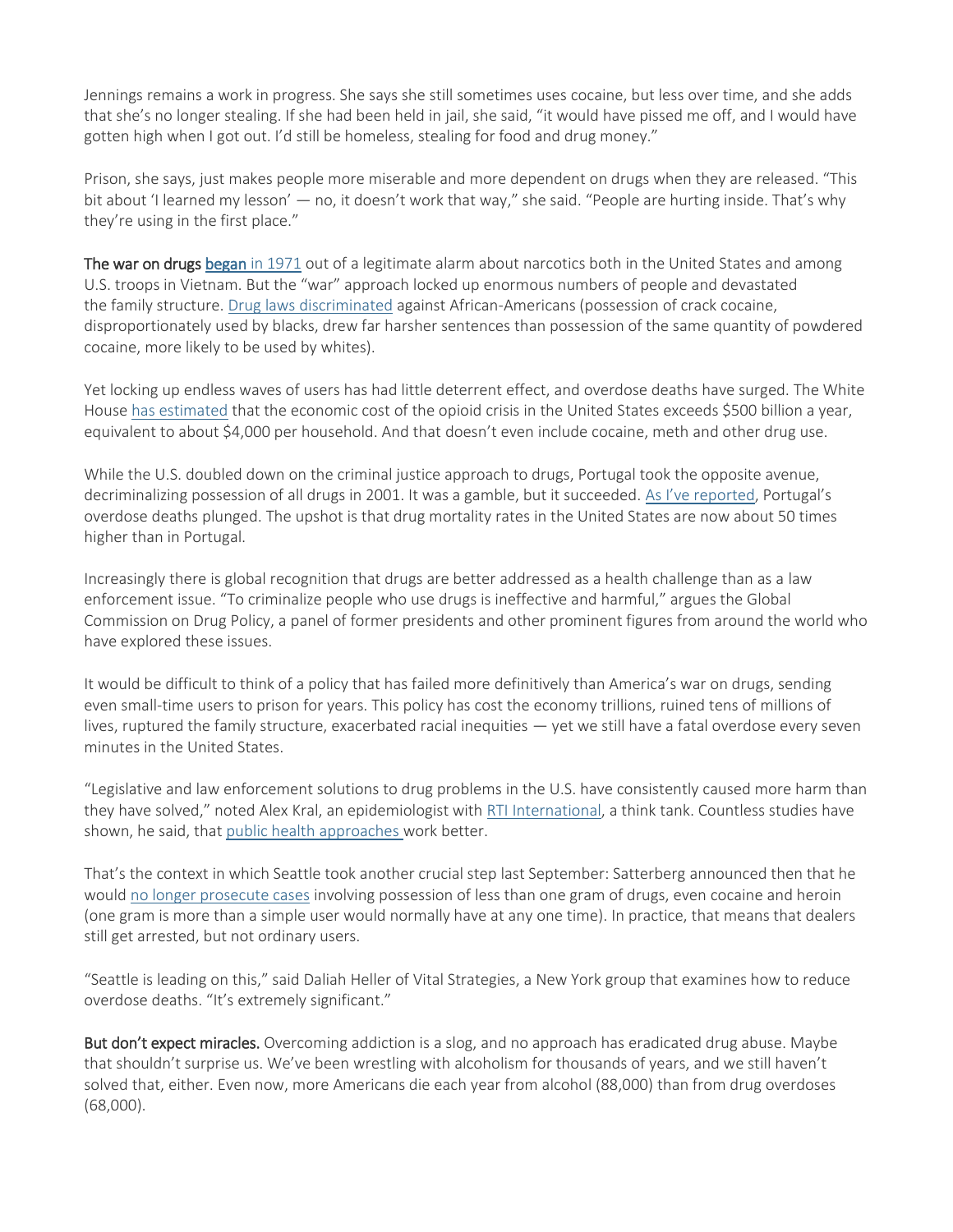It's too early to have reliable data from the decriminalization experiment, but outside the courthouse in downtown Seattle where Satterberg has his offices, drug users continue to be homeless and feed their habits. At the same time, some police officers feel undermined and robbed of authority.

"You've got a guy shooting heroin on the street, and the cop is supposed to say, 'You O.K.?'" grumbled one law enforcement officer in Seattle. (In fact, an officer would typically confiscate the heroin, admonish the user and move on.) Some residents worry that when the city ignores its own laws on the books and tolerates people openly abusing narcotics, it takes a step toward incivility that will eventually result in chaos and crime. There's also a legitimate argument that the threat of prison is sometimes necessary to motivate users to participate in treatment programs.

Businesses are resentful of homeless drug users discarding needles on sidewalks and using bushes as toilets. A television documentary released this spring, ["Seattle](https://komonews.com/news/local/komo-news-special-seattle-is-dying) Is Dying," captured the frustration of residents; some would prefer to see the police cart drug users off to jail to get them out of the way.

"It isn't as easy as I thought to create a sensible drug policy," Satterberg admitted to me. But he remains confident that his path, if not easy, will work better than simply throwing people in jail.

As I see it, the problem is that while Seattle has done an outstanding job halting the war on drugs, it hasn't done well in financing the war on addiction. It closed the law enforcement toolbox without fully opening the public health toolbox.

Local officials found that in a world of competing budget silos, money saved from jails can't easily be reallocated to treatment. This is so even though researchers repeatedly find that drug treatment pays for [itself](https://obamawhitehouse.archives.gov/sites/default/files/ondcp/Fact_Sheets/investing_in_treatment_5-23-12.pdf) by saving huge amounts of taxpayer money, not to mention lives. One [study](https://www.ncbi.nlm.nih.gov/pmc/articles/PMC1681530/) found that substance abuse treatment in California paid for itself seven times over in reduced crime and other savings.

We need a greater focus on services — mental health, housing, counseling, medication-assisted treatment and more. It should be a scandal that less than 20 percent of [Americans](https://www.nih.gov/news-events/news-releases/10-percent-us-adults-have-drug-use-disorder-some-point-their-lives) with substance abuse disorders get treatment.

We should also try other [evidence-based](https://www.cdc.gov/drugoverdose/pdf/pubs/2018-evidence-based-strategies.pdf) public health interventions to reduce the drug epidemic. Let's have safe injection sites, so that an overdose won't turn fatal, as well as testing for fentanyl, so that users can understand what's in the drugs they buy. Let's distribute naloxone widely, as Baltimore has done, to counteract opioid overdoses.

We might also experiment (as Canada has) with providing safe heroin to longtime users who can't break their addictions, for use under medical supervision. It's impossible to help people defeat addictions if they're dead.

Local jurisdictions like Seattle are leading partly because the federal government isn't. President Trump has boasted that his administration is making "tremendous progress" against opioids,but after more than two years, he still hasn't even gotten around to appointing an administrator of the Drug Enforcement Administration.

As a country, we also must tackle root causes, which means ensuring that every kid graduates from high school and that job training and apprenticeships usher disadvantaged young people into decent jobs. The most important kind of drug policy is preventive: It's about providing a future that isn't so depressing that people numb themselves with opioids or meth.

Perhaps I sound too bleak. Nothing is easy, but Johnny Bousquet is a living example of how a patient public health approach can save lives and leave everyone better off.